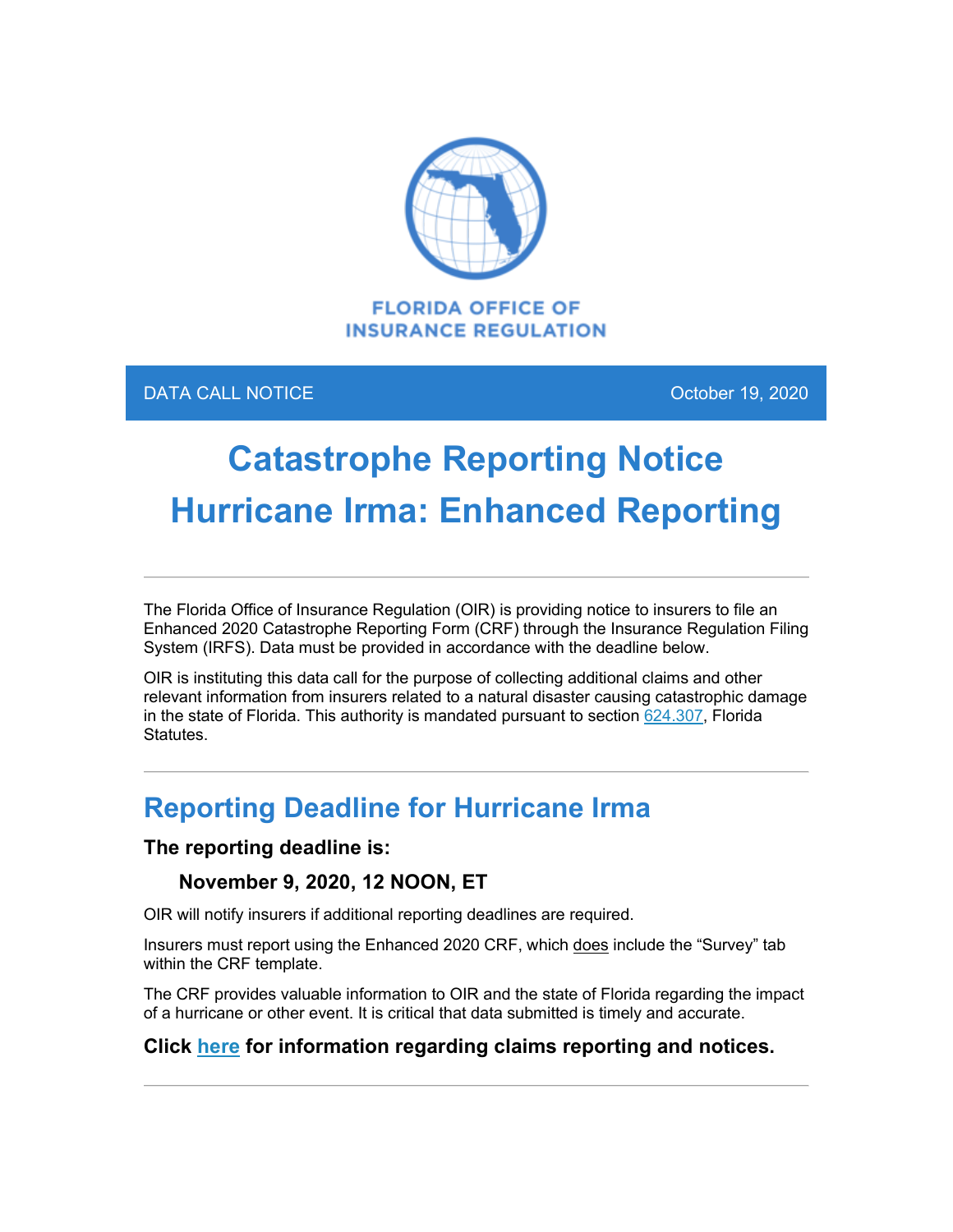# **Required Filers**

All insurers currently authorized to write the following lines of business in Florida are required to report Hurricane Irma claims data. Even if the insurer does not have claims data for Hurricane Irma, the insurer must submit a "No Data" filing.

- FIRE;
- ALLIED LINES;
- FARMOWNERS MULTI-PERIL;
- HOMEOWNERS MULTI-PERIL;
- COMMERCIAL MULTI-PERIL;
- OCEAN MARINE;
- INLAND MARINE;
- PPA PHYSICAL DAMAGE;
- COMMERCIAL AUTO PHYSICAL DAMAGE;
- AIRCRAFT;
- GLASS;
- BOILER AND MACHINERY;
- INDUSTRIAL FIRE;
- INDUSTRIAL EXTENDED COVERAGE;
- MOBILE HOME MULTI-PERIL;
- MOBILE HOME PHYSICAL DAMAGE;
- MULTI-PERIL CROP;
- SURPLUS LINES FEDERALLY AUTHORIZED; and
- SURPLUS LINES PROPERTY AND CASUALTY.

### **How to File the Enhanced CRF**

Insurers are to report Hurricane Irma claims data using the Enhanced 2020 CRF.

#### **The Enhanced CRF includes the "Survey" tab within the CRF template. The Enhanced 2020 CRF template is accessible through IRFS [here.](https://irfs.fldfs.com/?utm_medium=email&utm_source=govdelivery)**

- Each insurer must submit its CRF on an individual insurer basis only.
- If an insurer has no policies in force in Florida for the required lines, file a "No Data" filing.